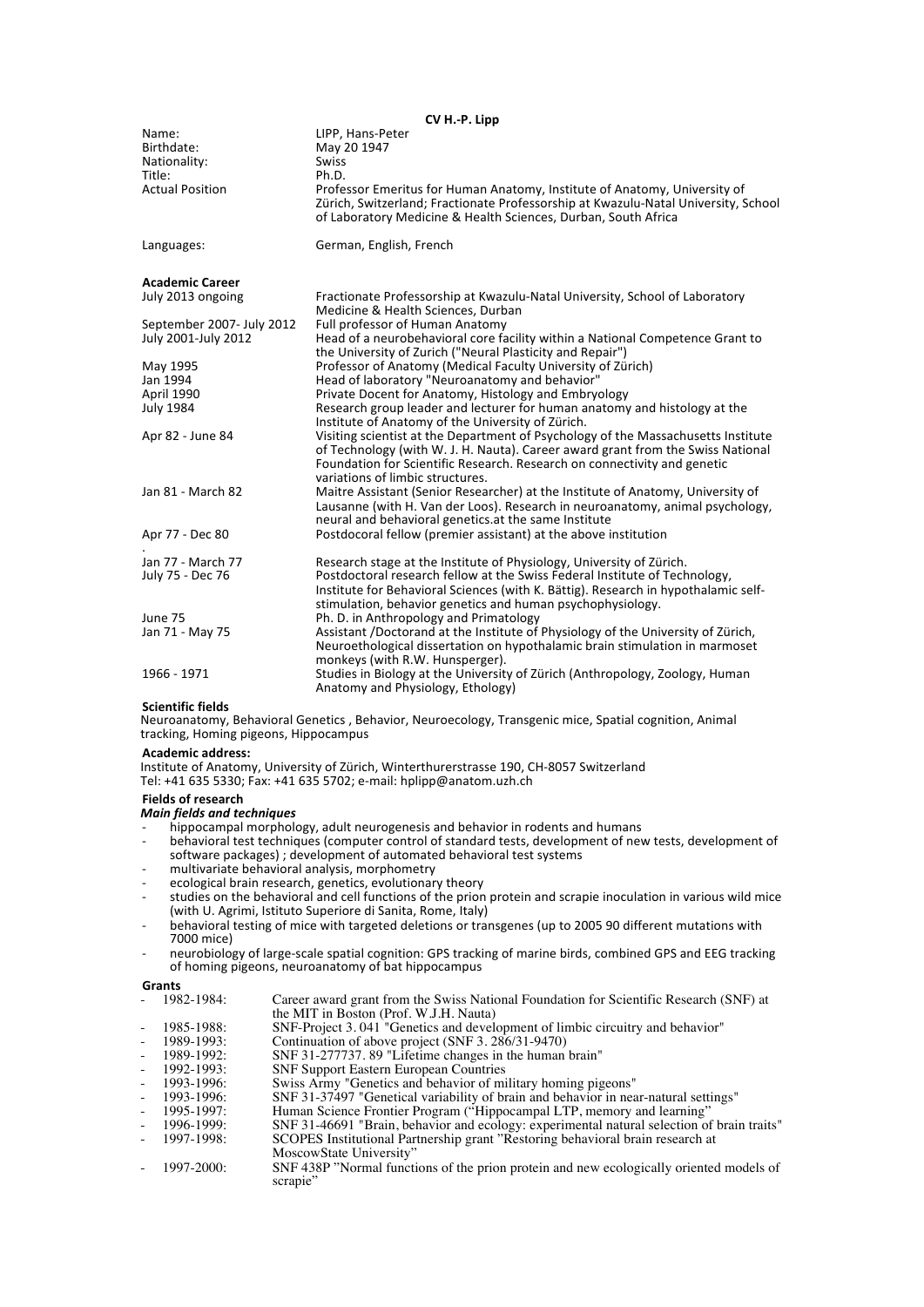|                          | 1999-2001: | EU Biotech: "RCSP: The RAS and CREB signalling pathways in the adult brain -                                                                                           |
|--------------------------|------------|------------------------------------------------------------------------------------------------------------------------------------------------------------------------|
|                          |            | generation of animal models to study learning, memory and plasticity"                                                                                                  |
|                          | 1999-2002: | SNF 31.57139.99 "Micro- and macro-evolution of the hippocampal mossy fibersystem                                                                                       |
| ÷,                       | 2000-2003  | SNF 3152-058822 " Behavioral and neurophysiological analysis of pigeon homing using                                                                                    |
|                          |            | the global positioning system (GPS) and micro-telemetry"                                                                                                               |
| ÷,                       | 2001-2003: | SCOPES Institutional Partnership grant "Integrating Behavioral Brain Research at Moscow<br>State University into European Networks"                                    |
|                          | 2001-2009: | National Competence Center Grant "Neural Plasticity and Repair": project "Advanced                                                                                     |
|                          |            | behavioral assessment and brain imaging in rodents" (project leader with several other                                                                                 |
|                          |            | groups)                                                                                                                                                                |
|                          | 2001-2005: | National Competence Center Grant "Neural Plasticity and Repair": subproject on                                                                                         |
|                          |            | "Behavioral correlates of adult neurogenesis of rodents in natural and semi-naturalistic                                                                               |
|                          |            | environments"                                                                                                                                                          |
|                          | 2003-2005  | EU 5 <sup>th</sup> framework QLRI-CT-2002-81333 "Improved bioassays for TSE agents based on                                                                            |
|                          |            | the bank vole, a wild rodent species highly susceptible to scrapie EUROVOLTE" (with U.                                                                                 |
|                          |            | Agrimi)                                                                                                                                                                |
|                          | 2002-2004: | SNF 31.57139.99 "Micro- and macro-evolution of the hippocampal mossy fiber system"                                                                                     |
| $\overline{a}$           | 2004-2005: | (cont.)<br>SNF 3152A0-101706/1 "The neurobiology of pigeon homing – recording flight paths and                                                                         |
|                          |            | electrical brain activity                                                                                                                                              |
|                          | 2005-2007: | SNF 3100A0-108446 "Approaching the neurobiology of large-scale spatial cognition"                                                                                      |
| $\overline{\phantom{a}}$ | 2005-2007  | SCOPES Institutional Partnership grant " Anchoring European Integration of Behavioral                                                                                  |
|                          |            | Brain Research at Moscow State University"                                                                                                                             |
| $\overline{\phantom{a}}$ | 2005-2009: | National Competence Center Grant "Neural Plasticity and Repair": subproject on "A                                                                                      |
|                          |            | mouse model for analysis and treatment of radiation-induced encephalopathy                                                                                             |
| ÷,                       | 2006-2008  | SME Grant in European FP6 Integrated Project "Entrainment of the circadian clock -                                                                                     |
|                          |            | <b>EUCLOCK</b>                                                                                                                                                         |
|                          | 2006-2007  | SME Grant in European FP6 Specific Targeted Research Project (STREP/SME "European                                                                                      |
|                          |            | project on the characterisation of transgenic rat models for neurodegenerative and<br>psychiatric diseases: Automated home cage analyses, live imaging and treatment - |
|                          |            | RATSTREAM")                                                                                                                                                            |
|                          | 2006-2008  | SME Grant in European FP6 Specific Targeted Research Project (STREP/SME "Novelty                                                                                       |
|                          |            | Tuning: behavioural, electrophysiological and molecular mechanisms of novelty detection                                                                                |
|                          |            | – NOVELTUNE"                                                                                                                                                           |
|                          | 2006-2008: | SME Grant in European FP6 Specific Targeted Research Project (STREP/SME "High-                                                                                         |
|                          |            | throughput, fully automated and cost-effective behavioural phenotyping of normal, clinical                                                                             |
|                          |            | and genetic mouse models - INTELLIMAZE". Coordinator.                                                                                                                  |
|                          | 2008-2011  | SNF 31-122589 "Approaching the neurobiology of large-scale spatial cognition: focus on                                                                                 |
|                          |            | the olfactory system"                                                                                                                                                  |
| ÷,                       | 2009-2012  | Swiss-SouthAfrican Research Programme. Project JRP09 "Neural stem cell activity in the                                                                                 |
|                          |            | human hippocampus: lifetime changes and comparability to established and novel animal                                                                                  |
|                          |            | models".                                                                                                                                                               |
|                          | 2009-2013  | FP7 Grant. "European Consortium on Synaptic Protein Networks In Neurological and                                                                                       |
|                          |            | Psychiatric Diseases" (EUROSPIN).                                                                                                                                      |
|                          | 2009-2011  | SCOPES Joint Research Project in Ukraine "Behavioral and neural effects of gravitational                                                                               |
|                          |            | anomalies on homing pigeon navigation".                                                                                                                                |
|                          |            |                                                                                                                                                                        |
|                          | 2010-2012  | Industry support "Eleectroencephalography and navigational behavior in laboratory                                                                                      |
|                          |            | animals and pigeons"                                                                                                                                                   |
|                          | 2011       | Sino-Swiss Science and Technology Cooperation "Magnetoreception, gravitoreception and                                                                                  |
|                          |            | orientation in homing pigeons" Exchange visitor from China                                                                                                             |
|                          | 2010-2011  | ESA Human Space Flight $\mu$ -NAV-1. "Short-time influences of $\mu$ -and hyper gravity on                                                                             |
|                          |            | spatial navigation and EEG in adult C57B16/N mice" (with Giovanni Colacicco)                                                                                           |
|                          | 2011-2013  | The Polish-Swiss Research Programme "Validation of tissue- and age-specific therapeutic                                                                                |
|                          |            | intervention on synaptopathies relevant to autism spectrum disorders". With E. Knapska                                                                                 |
|                          |            | from the NENCKI Institute Warsaw.                                                                                                                                      |
|                          |            | several smaller grants (European Training Program in Brain and Behavior, Julius-Klaus-Stiftung für Genetik,                                                            |
|                          |            | In-house grants University of Zürich).                                                                                                                                 |

# **Awards**

1981 Hans-Nachtsheim-Award from the German Society of Human Genetics for contributions to the heritability of learning. (With H. Schwegler and W. Buselmaier).

1995 Best paper of the year, by the Swiss Society of Intensive Medicine (with O. Baenziger, J. Jäggi, A.C. Müller, C.G. Morales, A.E. Lipp, G. Duc and H.U. Bucher).

2009 Distinguished scientist award by the International Behavioural and Neural Genetics Society

# **Editorial Boards**

Neurogenetics; Behavioural Brain Research; Genes, Brain and Behavior

# **Grant Reviews**

Austrian Academy of Science, FUNGO (Netherland Science Foundation), National Science Foundation USA, Swiss National Science Foundation, Wellcome Trust UK, Deutsche Forschungsgemeinschaft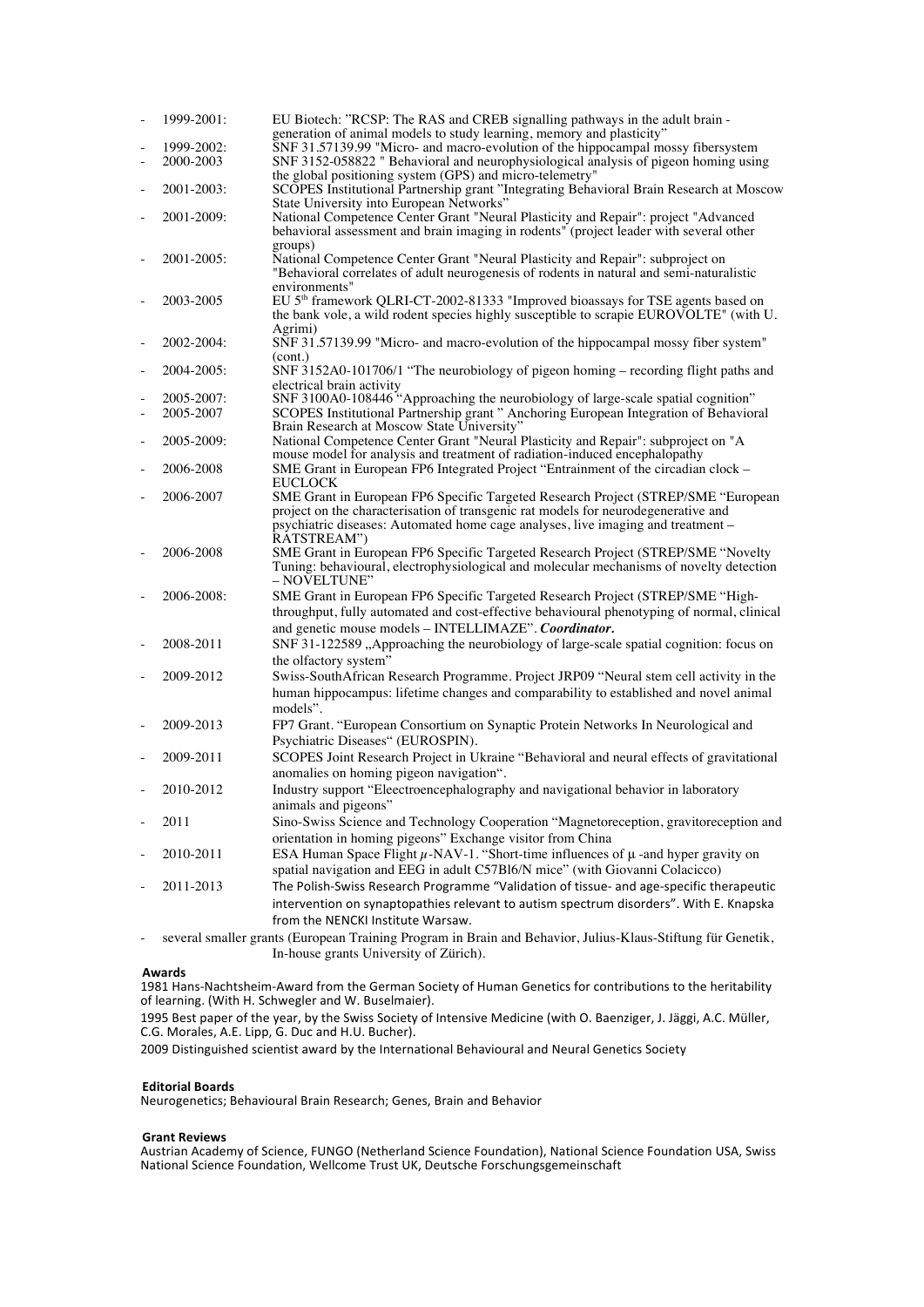# **Publication Reviews**

Behavioural Brain Research, Behavioral and Brain Sciences (Associate Commentator), Behavior Genetics, Brain Research Bulletin, Developmental Psychobiology, Experimental Brain Research, Experientia, Journal of Neuroscience Methods, Hippocampus, Nature, Journal of Neuroscience, Neurogenetics, Science, European Journal of Neuroscience, Learning & Memory, Journal of Experimental Biology, PNAS.

# **Membership in Professional Societies**

- European Federation of Neuroscience Societies (FENS)
- European Brain and Behavior Society (EBBS)
- International Behavioural and Neural Genetics Society (IBANGS)
- International Brain Research Organization (IBRO)
- Swiss Society of Anatomy, Histology & Embryology Swiss Society for Physiology
- Society for Neuroscience
- Swiss Society for Neuroscience

# **Special activities**

- Co-founder and founding president International Behavioural and Neural Genetics Society (IBANGS) 1996-1999
- Co-founder of Journal "Genes, Brain and Behavior" (2001)
- Founder of the Swiss Homing Pigeon Foundation
- Founder of spin-off company "NewBehavior" (2002), CSO (Chief Scientific Officer) of same company.

# **Teaching**

| 1971-1975  | Undergraduate practical courses in medical physiology, University of Zürich      |
|------------|----------------------------------------------------------------------------------|
| 1973-1976  | Anatomy, physiology and histology for paramedical professions in Zürich          |
| 1977-1982  | Gross anatomy and dissection, Medical School University of Lausanne              |
| 1984-2012  | Lectures and practical courses in gross anatomy, neuroanatomy, histology and     |
|            | embryology (about 200 hours per year) for students of medicine and biology,      |
|            | Medical School University of Zürich.                                             |
| 1994-2012: | Regular lecturer at the the French-American summer schools and symposia on       |
|            | Heredity, Nervous System and Behavior                                            |
| 1996-2012: | Various graduate and postgraduate courses in neuroanatomy and behavioral         |
|            | neuroscience at the Center of Neuroscience of the University of Zürich           |
| 2005-2012: | Teaching & practical courses in neuroanatomy for Human Biology Curriculum at the |
|            | University of Zürich                                                             |
|            |                                                                                  |

# **Organisation of Schools**

| <b>UI KAIIIJALIUII UI JUIUUIJ</b> |                                                                               |
|-----------------------------------|-------------------------------------------------------------------------------|
| September 1994:                   | NATO Advanced Study Institute "Behavioural Brain Research in Naturalistic and |
|                                   | Semi-Naturalistic Settings", Maratea, Italy                                   |
| <b>August 1998:</b>               | Institutional Partnership Summerschool Swiss National Science Foundation      |
|                                   | "Ecological Brain Research in Russia", Moscow/Bubonizi, Russia                |
| July 2001:                        | 1. EMBO School "Behaviour of transgenic mice", Zürich                         |
| July 2002:                        | Institutional Partnership Summerschool Swiss National Science Foundation      |
|                                   | "Ecological Brain Research in Russia - II", Moscow/Bubonizi, Russia           |
| July 2003:                        | 2. EMBO School "Behaviour of transgenic mice", Zürich                         |
| July 2006:                        | Institutional Partnership Summerschool Swiss National Science Foundation      |
|                                   | "Ecological Brain Research in Russia - III", Moscow/Bubonizi, Russia          |
| July 2011:                        | 3. EMBO School "Behaviour of transgenic mice", Zürich                         |
|                                   |                                                                               |

| Army activities<br>1970-1994 | Officer in the Swiss Army Homing Pigeon service. Lieutenant to Major. Head from<br>1993-1994. Main function: instruction and field studies with pigeons                                                             |
|------------------------------|---------------------------------------------------------------------------------------------------------------------------------------------------------------------------------------------------------------------|
| <b>Evaluations</b>           | Sonderforschungsbereich Cognition & Movement, University of Tübingen<br>FP 6 expert paneel in Bruxelles (Neuroscience)<br>University of Groningen, Center for Neuroscience<br>University of Helsinki, Life Sciences |
| <b>Advisory boards &amp;</b> |                                                                                                                                                                                                                     |

| <b>Steering committees:</b> | Institute of Neurobiology, Magdeburg (2000-2006)<br>Advisory Board "Center of Molecular Physiology of the Brain" University of<br>Göttingen<br>(2007 f f)<br>Advisory Board "Stanford Behavioral and Functional Neuroscience Laboratory", |
|-----------------------------|-------------------------------------------------------------------------------------------------------------------------------------------------------------------------------------------------------------------------------------------|
|                             | Stanford University School of Medicine (2008 ff).<br>COMPCOG (European Science Foundation Network for Comparative Cognition in<br>Human and Non-human Species), steering committee 2008-2012.                                             |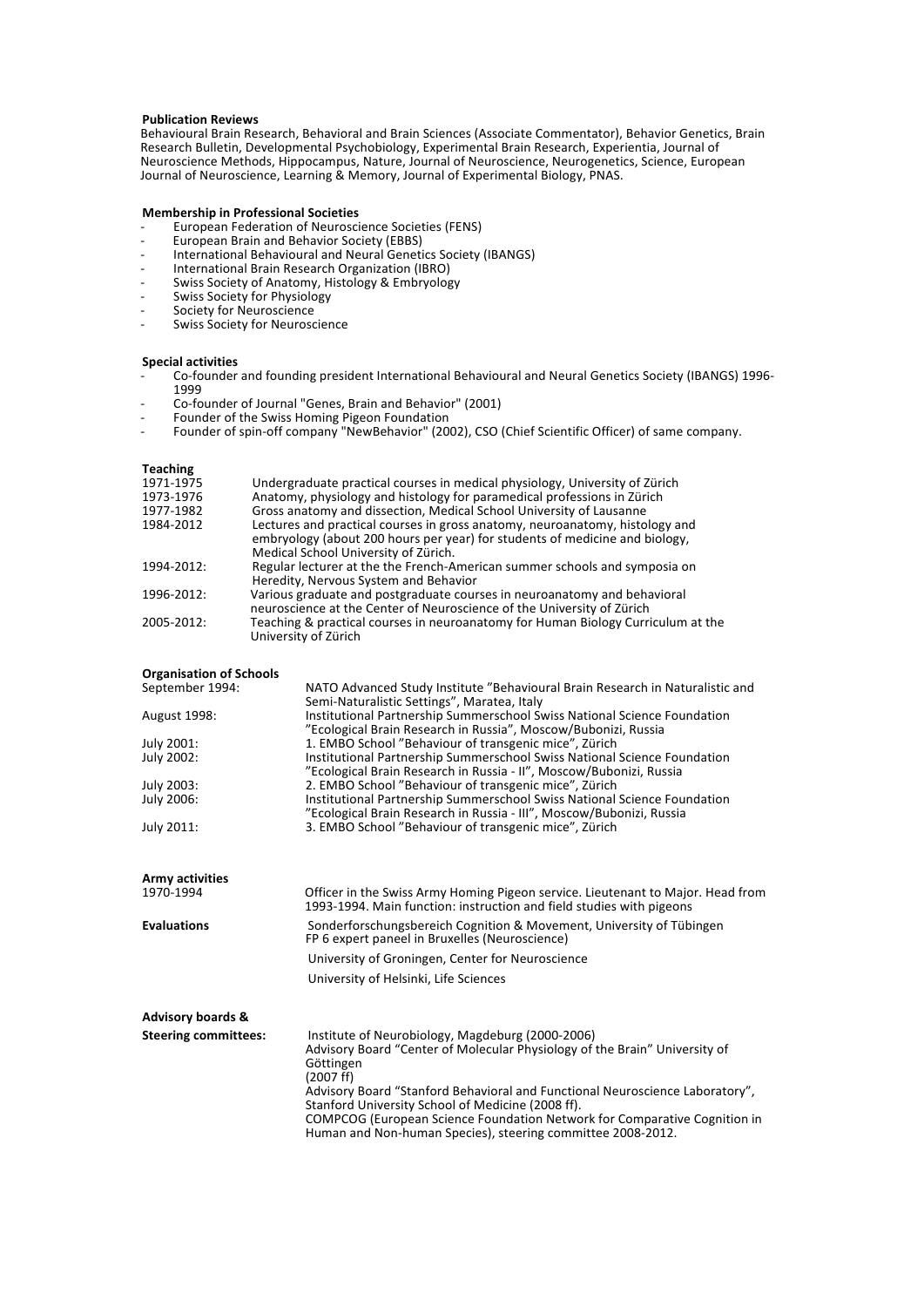# **Supervised Theses**

# **MD and MDV Theses (Medical Faculty Univ. of Zürich)**

- Schönholzer, W. (1988) Selektive Zucht auf geborene "Sieger" und "Verlierer" im Röhren-Dominanztest bei der Labormaus. *Institut'für'Zuchthygiene,'Veterinärmedizinische'Fakultät;'Anatomisches'Insitut,'Medizinische'Fakultät.'*Universität! Zürich, Zürich, p. 58.
- Wolfer, D.P. (1988) Die postnatale Differenzierung rekurrenter Moosfaser-Kollateralen und des Verhaltens beim Meerschweinchen. Anatomisches Institut, Neuroanatomie und Verhalten. Universtität Zürich, Zürich, p. 43.
- Schöpke, R. (1992) Swimming Navigation and Structural Variations of the Infrapyramidal Mossy Fibers in the Hippocampus of the Mouse. *Anatomisches Institut.* Universität Zürich, Zürich, p. 14.
- Bernasconi-Guastalla, S. (1993) Hippocampal Mossy Fibers and Swimming Navigation in Mice: Correlations with Size and Left-Right Assymetries. *Anatomisches Institut, Neuroanatomie und Verhalten.* Universität Zürich, Zürich, p. 25.
- Büchel, C.J. (1993) Grössenvariationen des Corpus callosum bei Inzuchtmäusen und Hybriden und ihr Verhalten im Schwimmnaigationstest. Anatomisches Institut, Neuroanatomie und Verhalten. Universität Zürich, Zürich, p. 39.
- Jöri, P. (1993) Quantitative Untersuchungen rekurrenter Moosfaserkollateralen im Hippocampus von Menschen unterschiedlichen Alters. *Department of Zoology*. M.Sc., Zürich, p. 44.
- Gruber, A.D. (1994) Weak or missing paw lateralization in a mouse strain (I/LnJ) wiht congenital absence of the corpus callosum. Anatomisches Institut, Neuroanatomie und Verhalten. Anatomisches Institut, Neuroanatomie und Verhalten, Zürich, p. 16.
- Hausheer, Z. (1995) Selective Breeding for Extremes in Open-field Activity of Mice Entails a Differentiation of Hippocampal Mossy Fibers. *Anatomisches Institut, Neuroanatomie und Verhalten.* Universität Zürich, Zürich, p. 9.
- Huber, R.F. (1996) Versuche zur natürlichen Selektion am Moosfasersystem der Hausmaus: Veränderungen nach einem Jahr in einem Freigehege. Anatomisches Institut, Neuroanatomie und Verhalten. Universität Zürich, Zürich, p. 32.
- Kohler, E. (1996) Rekurrente Moosfaserkollateralen im Hippocampus: eine quantitative Untersuchung der nichtpathologischen Variabilität beim Menschen., *Institute of Zoology*. University of Zürich, Zürich, pp. 1-52.
- Leitinger, B. (1996) Swimming Navigation, Open-Field Activity, and Extrapolation Behavior of Two Inbred Mouse Strains with Robertsonian Translocation of Chromosomes 8 and 17. Anatomisches Institut. Universität Zürich, Zürich, p. 12.
- Demarmels, T.B. (1997) Evaluation eines kommerziellen Transpondersystemes "TIPES" für Schlagmanagement und wissenschaftlichen Einsatz bei Brieftauben. Anatomisches Institut, Neuroanatomie und Verhalten. Universität Zürich, Zürich, p. 52.
- Nadig-Glaser, U. (1997) Der Einfluss von prä- und postnataler Alkoholverabreichung in moderater Dosierung auf die Entwicklung des hippocampalen Moosfaser-Systems bei psychogenetisch selektionierten Rattenstämmen. Anatomisches Institut. Universität Zürich, Zürich, p. 75.
- Moos, M. (1998) Morphometrische Untersuchung der hippocampalen Moosfasern bei erwachsenen Mäusen nach pränataler Oxazepam-Behandlung. Anatomisches Institut, Neuroanatomie und Verhalten. Universität Zürich, Zürich, p. 45.
- Kenig, S. (2000) Angstkonditionierung und Vermeidungslernen bei Mäusen mit gezielter transgener Ausschaltung des Proteins Ras/GRF. Anatomisches Institut, Neuroanatomie und Verhalten. Universtität Zürich, Zürich, p. 27.
- Vich-Plesko, M. (2000) Qualitative and Qantitative Morphological Evidence for Ongoing Myelination in the Hippocampus of the Adult Mouse. Anatomisches Institut. Universität Zürich, Zürich, p. 21.
- Ulrich, C. (2001) Left-hemispheric superiority for visuo-spatial information in homing pigeons. *Institute of Anatomy.* University of Zürich, Zürich, p. 20.
- Valenti, P. (2001) Same target, different effects: late-onset ataxia and spatial learning in Prion protein deficient mouse lines. Anatomisches Insitut. Universität Zürich, Zürich, p. 32.
- Rissi, S. (2002) Moosfasersystem und Verhalten bei der Hausmaus nach Embryonentransfer. *Institute of Anatomy*. University of Zürich, Zürich, p. 33.
- Tschopp, M. (2002) Quantitative Untersuchung der Moosfaserprojektionen im Hippocampus von 4 freilebenden Wühlmausarten.!*Anatomisches'Institut.'*Universität!Zürich,!Zürich,!p.!31.
- Renaudineau, S. (2003) Latéralisation hémisphérique et perception des anomalies géomagnétiques chez le pigeon voyageur: Columba Livia. DEA Neurosciences, Comportements, Cognition. Université Paul Sabatier Toulouse III, Toulouse, p. 46.
- Savini, M. (2003) Percepzione delle Anomalie Magnetische e Lateralizzazione Emisferica dureante l'Orientamento nel Piccione Viaggiatore. *Dept. Biologia Animale*. Università "La Sapienza", Roma, p. 90.
- Al-Wazzan, F. (2004) Der Einfluss prozeduraler Variablen auf das "Auditory Fear Conditioning" bei normalen und mutanten Mäusen. *Institute of Anatomy*. University of Zürich, Zürich, p. 36.
- Huber, L.C. (2004) Analysis of exploratory and fear-related behavior in knockout mice: comparison of open field and elevated Null-maze. Anatomisches Institut, Neuroanatomie und Verhalten. Universität Zürich, Zürich, p. 39.
- Lukic, N. (2004) Hausmaus und Spitzmaus: Moosfaservariationen und Oekologie. *Institute of Anatomy*. University of Zürich, Zürich, p. 41.
- Ceschi, A. (2005) Effects of experimental natural selection on exploratory activity and anxiety in mice: assessment by means of three behavioral paradigms. *Institute of Anatomy*. University of Zürich, Zürich, p. 47.
- Colacicco, G. (2005) Attentional set-shifting in mice: modification of a rat paradigm and evidence for strain-dependent variation. *Institute of Anatomy*. University of Zürich, Zürich, p. 18.
- Morf, S. (2005) Variabilität und Reproduzierbarkeit von Befunden aus Verhaltenstests bei Mäusen Einfluss der Haltungsbedingungen. *Institute of Anatomy.* University of Zürich, Zürich, p. 65.
- Patcas, R. (2005) Morphometrische Untersuchung der genetischen Stabilität hippocampaler Moosfaserprojektionen bei Mäusen. *Institute of Anatomy*. University of Zürich, Zürich, p. 45.
- Hobi. D. (2006) Verhaltensänderungen und hippocampale Moosfasern bei Mäusen mit ausgeschaltetem Neuroserpin-Gen. *Institute of Anatomy.* University of Zürich, Zürich, p. 42.
- Keller, A. (2006) Initial orientation of pigeons released with GPS data loggers: comparison with vanishing bearings. *Institute of* Anatomy. University of Zurich, Zurich, p. 46.